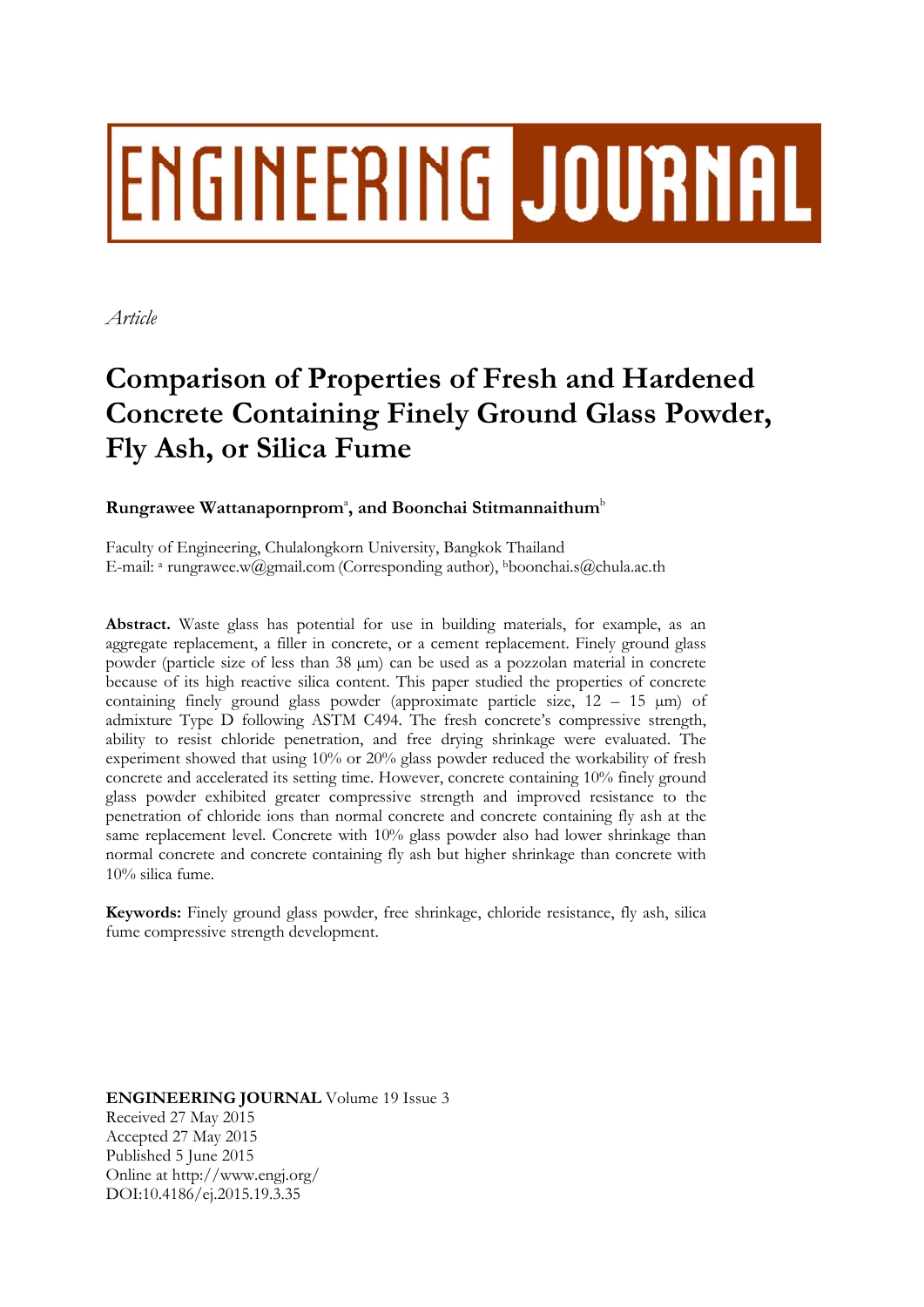## **1. Introduction**

Pozzolan is an additive used in concrete to improve its quality, for example, to improve the workability, reduce the temperature rise during initial hydration, and improve the strength development and durability of concrete materials [1–4]. Several types of pozzolan are widely used, such as natural pozzolan, fly ash, blast furnish slag, and silica fume (microsilica) [4].

Many studies have shown that waste glass has potential for use in building material, for example, as an aggregate replacement, a filler in concrete, or a cement replacement [5–13]. Specifically, finely ground glass powder (particle size of less than 38 µm) has potential for use as pozzolan, and glass powder has more reactive silica than fly ash, which is the most commonly used pozzolan in Thailand [14]. In addition, glass powder tended to improve the compressive strength more if it was more finely ground [6].

In Thailand in 2009, there were almost 1.76 million metric tons of waste glasses in the waste system, and only 1.28 million metric tons, or 73%, were reused and recycled [15]. Not all of the waste glass can be recycled because of impurities or mixed colors, and the remainder of the waste glass was mostly land-filled. [7]. Systems for collecting, cleaning, sieving, and recycling waste glass exist in Thailand, and many recycling companies are located throughout the country [11]. The use of waste glass in concrete as an additive material can reduce the amount of waste glass in the waste system and increase the available pozzolanic materials in the country.

This research studies the properties of concrete made with 10% or 20% finely ground glass powder (average particle size, 12–15 µm) and compares them with those of concrete containing 10% or 20% fly ash and 10% silica fume by testing the setting time, slump, and compressive strength development of concrete at 1, 3, 7, 14, and 28 days and the durability of concrete, including its ability to resist chloride penetration and free drying shrinkage.

# **2. Material Properties**

## **2.1. Cement**

Type I ordinary Portland cement conforming to ASTM C150 was used in this study. The physical properties and chemical composition of the cement materials are shown in Tables 1 and 2, respectively. The shape of the cement particles is shown in Fig. 1(a).

#### **2.2. Additive Materials**

#### 2.2.1. Glass Powder

The waste glass used in this study was soda-lime clear glass from used soda bottles. Crushed waste glass 2.5 cm in size was ground in a ball mill grinder until the mean particle size, as measured by a particle size distribution machine, was between 12 and 15 µm. The particle size was calculated using Fraunhofer's equation with the  $D(4, 3)$  method.

#### 2.2.2. Fly Ash

The fly ash used in this study was obtained from the Mae Moh electrical power plant in the north of Thailand.

#### 2.2.3. Silica Fume

The silica fume used in the study is the densified type following ASTM C1240-05 [16].

The physical properties and chemical composition of the additive materials are shown in Tables 1 and 2, respectively. The shapes of the additive materials are shown in Fig. 1(b)–1(d).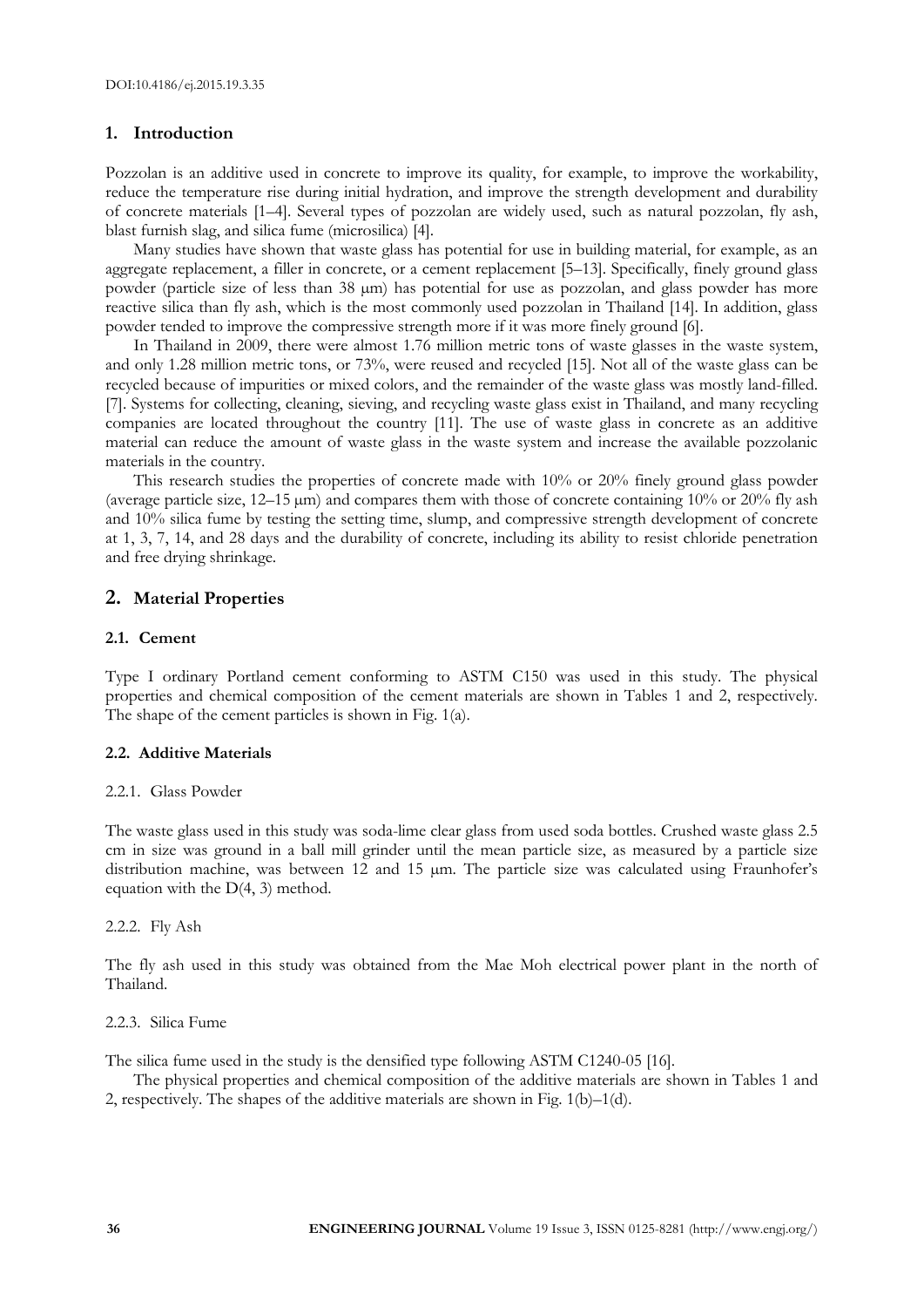|  | Table 1. Physical properties of ordinary Portland cement (OPC), glass powder (GP), fly ash (FA), and silica |  |  |  |  |  |  |
|--|-------------------------------------------------------------------------------------------------------------|--|--|--|--|--|--|
|  | fume (SF) used in this study.                                                                               |  |  |  |  |  |  |

| <b>Physical properties</b>          | OPC.  | GP   | FA    | SF     |
|-------------------------------------|-------|------|-------|--------|
| Specific Gravity                    | 3.15  | 2.51 | 2.36  | 2.28   |
| Mean Diameter $(\mu m)$             | 26.06 |      | 26.39 | 234.48 |
| Wet Sieve Passing 325 Mesh (% mass) |       | 100  | 66.2  | 92.1   |

Table 2. Chemical composition of cement, glass powder, fly ash, and silica fume used in this study obtained by X-ray fluorescence spectrometry.

| Oxide                          | <b>OPC</b> | GP    | FA    | SF    |
|--------------------------------|------------|-------|-------|-------|
| % By Weight                    |            |       |       |       |
| SiO <sub>2</sub>               | 19.74      | 65.66 | 41.18 | 87.34 |
| $Al_2O_3$                      | 5.14       | 1.32  | 22.06 | 0.77  |
| Fe <sub>2</sub> O <sub>3</sub> | 3.15       | 0.14  | 12.03 | 4.09  |
| CaO                            | 64.95      | 11.42 | 14.89 | 1.03  |
| MgO                            | 0.90       | 1.98  | 2.69  | 1.18  |
| SO <sub>3</sub>                | 2.51       | 0.21  | 2.52  | 0.35  |
| LOI                            | 2.47       |       | 0.21  | 3.53  |
| Na <sub>2</sub> O              | 0.13       | 18.87 | 1.15  | 0.02  |
| $K_2O$                         | 0.52       | 0.25  | 2.33  | 0.93  |
| Free CaO                       | 0.71       |       | 0.22  | 0.01  |



Fig. 1. Scanning electron microscopy images showing particle shapes of (a) cement, (b) glass powder, (c) fly ash, and (d) silica fume.

# **2.3. Aggregate**

The coarse aggregate used in this study was crushed limestone with a maximum nominal size of 19 mm. The coarse aggregate absorption was 0.75%. The fine aggregate was natural river sand with a fineness modulus of 2.65. The maximum size was 4.75 mm. The aggregate absorption value was 0.51%.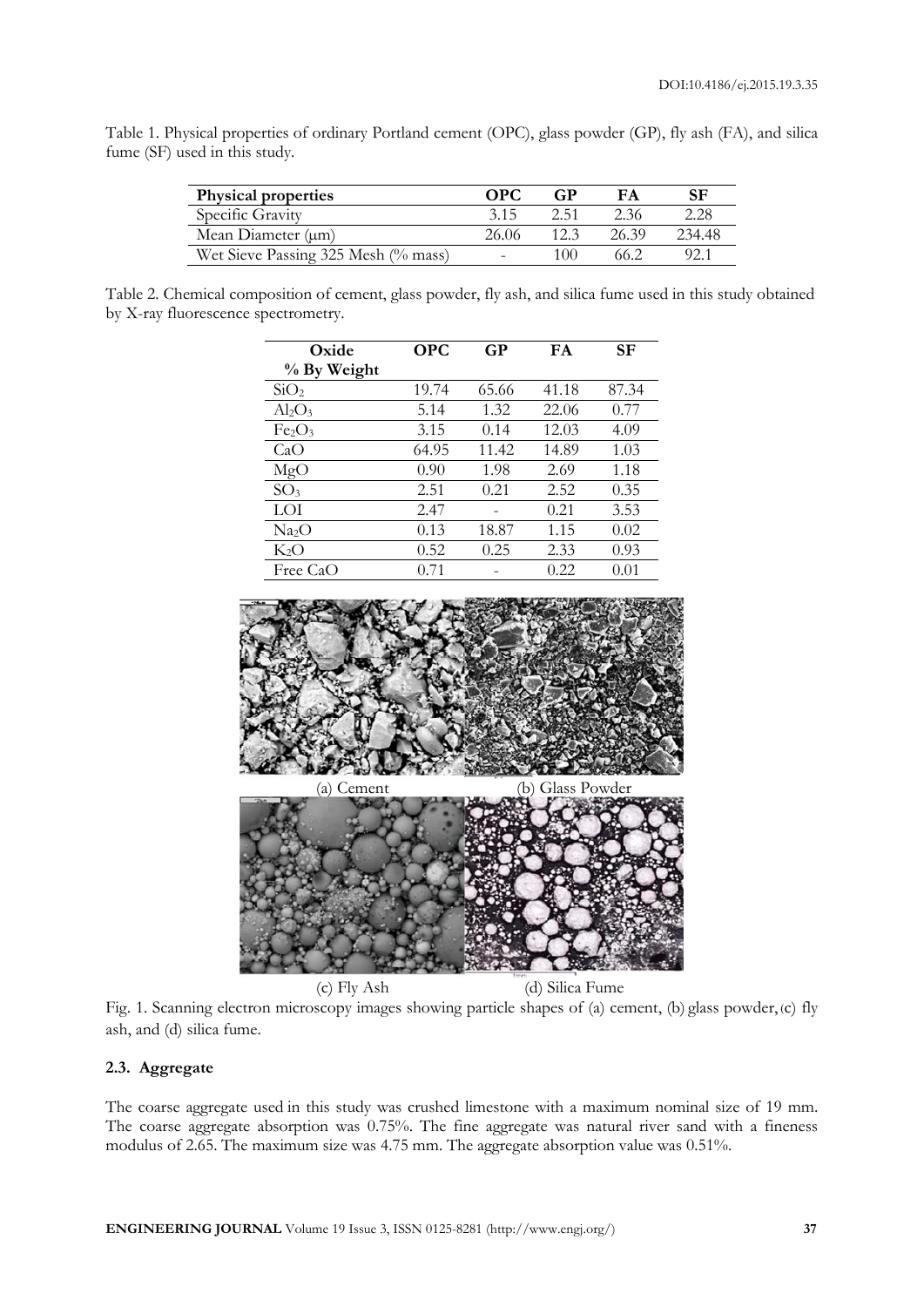# **2.4. Chemical Admixture**

This study used water-reducing and -retarding chemical admixtures of Type D following ASTM C494 [17]. The chemical admixture used in the experiment was a hydroxylated organic base. The specific gravity of the admixture was 1.15. The type D admixture was used to delay the setting time of concrete for concreting in hot weather and for extending the delivery time of ready-mixed industrial concrete in Thailand. The dosage of the chemical admixture used in this study is 4 cc/1 kg cement.

# **3. Experimental Methodology and Concrete Mix Proportions**

# **3.1. Fresh Concrete Properties**

To ensure that concrete containing glass powder can be used in the ready-mixed concrete production process, the fresh concrete properties (setting time and slump) were tested before casting to compare the workability of the mix designs. The mix proportions of the fresh concrete used in the property testing are shown in Table 3.

The setting time test followed ASTM C403 [18], and the slump test followed the ASTM C143 standard test method [19].

In Thailand, the standard delivery time for ready-mixed concrete is 30–60 min. Thus, in this study the slump test was conducted in the initial stage, at 30 min and 60 min.

Table 3. Proportions of concrete mixtures used in tests of setting time, slump, and compressive strength  $(kg/m^3)$ .

| W/B  | Mix         | <b>OPC</b><br>(kg) | <b>GP</b><br>(kg) | FA<br>(kg)     | <b>SF</b><br>(kg) | Water<br>(kg) | Sand<br>(kg) | (kg) | Rock Type D<br>(cc) |
|------|-------------|--------------------|-------------------|----------------|-------------------|---------------|--------------|------|---------------------|
|      | <b>OPC</b>  | 300                | $\theta$          | $\overline{0}$ | $\theta$          | 200           | 820          | 1080 | 1200                |
|      | <b>FA10</b> | 270                | $\theta$          | 30             | $\theta$          | 200           | 800          | 1080 | 1080                |
| 0.67 | FA20        | 240                | $\theta$          | 60             | $\theta$          | 200           | 800          | 1080 | 960                 |
|      | GP10        | 270                | 30                | $\theta$       | $\theta$          | 200           | 810          | 1080 | 1080                |
|      | GP20        | 240                | 60                | $\theta$       | $\theta$          | 200           | 800          | 1080 | 960                 |
|      | <b>SF10</b> | 270                | $\overline{0}$    | $\theta$       | 30                | 200           | 820          | 1080 | 1080                |
|      | <b>OPC</b>  | 400                | $\theta$          | $\overline{0}$ | $\theta$          | 200           | 760          | 1050 | 1600                |
|      | <b>FA10</b> | 360                | $\theta$          | 40             | $\theta$          | 200           | 750          | 1050 | 1440                |
| 0.50 | <b>FA20</b> | 320                | $\theta$          | 80             | $\theta$          | 200           | 750          | 1050 | 1280                |
|      | GP10        | 360                | 40                | $\theta$       | $\overline{0}$    | 200           | 750          | 1050 | 1440                |
|      | GP20        | 320                | 80                | 0              | $\theta$          | 200           | 750          | 1050 | 1280                |
|      | <b>SF10</b> | 360                | $\overline{0}$    | $\overline{0}$ | 40                | 200           | 250          | 1050 | 1440                |
|      | <b>OPC</b>  | 500                | $\overline{0}$    | $\overline{0}$ | $\overline{0}$    | 200           | 700          | 1020 | 2000                |
|      | <b>FA10</b> | 450                | $\theta$          | 50             | $\theta$          | 200           | 690          | 1020 | 1800                |
| 0.40 | <b>FA20</b> | 400                | $\overline{0}$    | 100            | $\overline{0}$    | 200           | 690          | 1020 | 1600                |
|      | GP10        | 450                | 50                | $\overline{0}$ | $\theta$          | 200           | 700          | 1020 | 1800                |
|      | GP20        | 400                | 100               | $\overline{0}$ | $\theta$          | 200           | 690          | 1020 | 1600                |
|      | <b>SF10</b> | 450                | $\overline{0}$    | $\overline{0}$ | 50                | $200\,$       | 690          | 1020 | 1800                |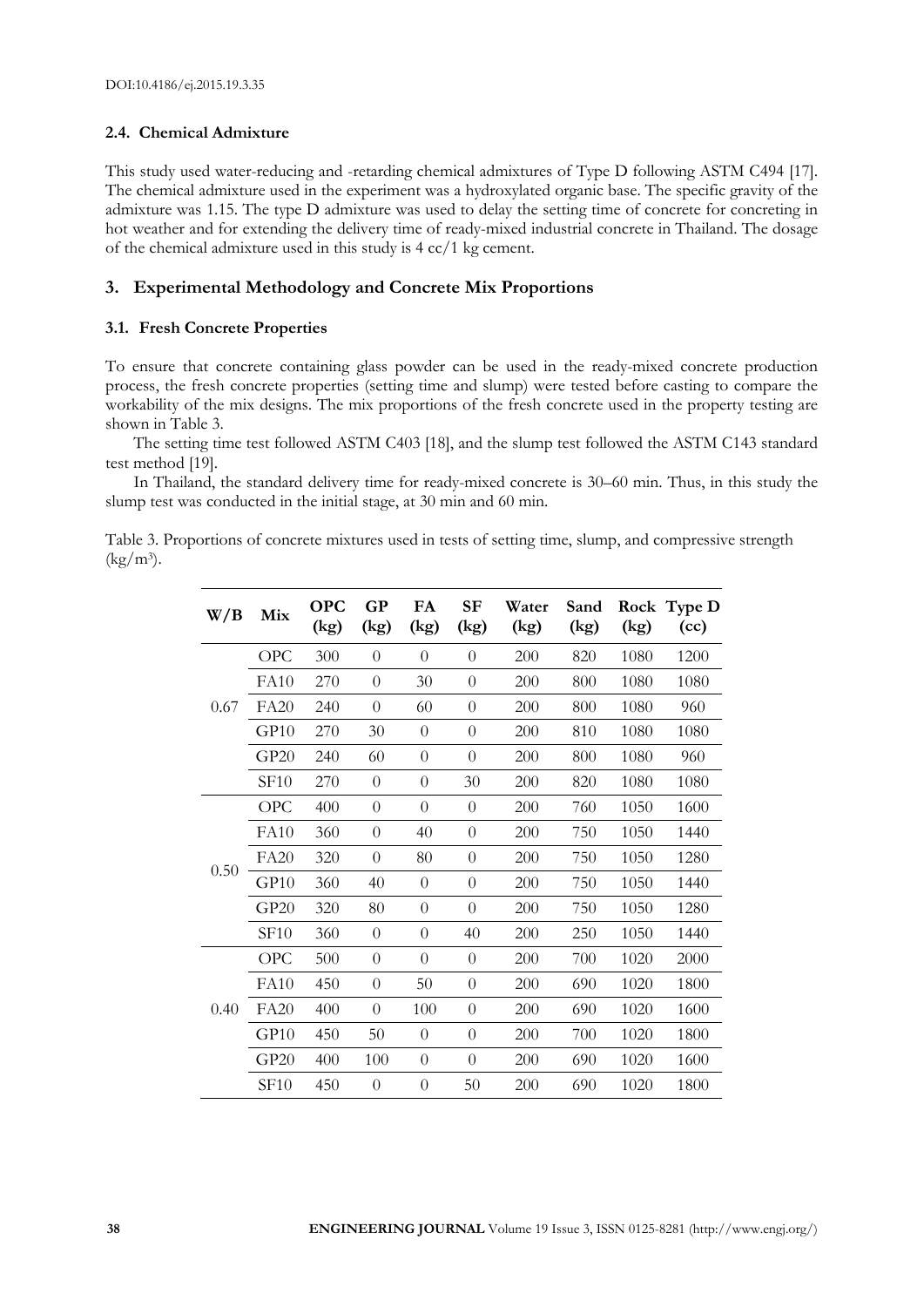# **3.2. Hardened Concrete Properties**

# 3.2.1. Compressive Strength

For the compressive strength test, cubic concrete specimens  $10 \times 10 \times 10$  cm<sup>3</sup> in size, in accordance with BS-EN 12390-2:2000 [20], were prepared and tested at 1, 3, 7, 14, and 28 days. The mixture proportions contained 10% or 20% glass powder, 10% or 20% fly ash, or 10% silica fume. The water-to-binder ratio (W/B) was 0.40, 0.50, or 0.67. Before compressive strength testing, the specimens were placed in water at 20C for curing. The concrete mix proportions used for this test are shown in Table 3.

# 3.2.2. Ability to Resist Chloride Penetration

To compare the ability to resist chloride penetration, quick tests were conducted in accordance with ASTM C1202 [21]. Before the experiment, each specimen was submerged in water for 14 and 28 days. The concrete mix proportions used in this test are shown in Table 4.

# 3.2.3. Drying Shrinkage

Drying shrinkage testing was conducted on a prism size of  $7.5 \times 7.5 \times 28$  cm<sup>3</sup> in accordance with AS 1012.13-1992 [22]. Each specimen was cured in a lime-saturated solution for 7 days and then stored in a control chamber at  $23\pm1\degree$ C and a humidity of  $45\% - 55\%$ . The specimen length was measured until the specimens were 75 days old. The concrete mix proportions used in this test are shown in Table 4.

| W/B Mix |             | OPC GP<br>(kg) |          |          |          | $(kg)$ $(kg)$ $(kg)$ $(kg)$ | (kg) | (kg) | FA SF Water Sand Rock Type D<br>(cc) |
|---------|-------------|----------------|----------|----------|----------|-----------------------------|------|------|--------------------------------------|
|         | OPC.        | 300            | $\theta$ | 0        | $\Omega$ | 200                         | 820  | 1080 | 1200                                 |
|         | FA10        | 270            | $\theta$ | 30       | $\theta$ | 200                         | 800  | 1080 | 1080                                 |
| 0.67    | FA20        | 240            | $\theta$ | 60       | $\theta$ | 200                         | 800  | 1080 | 960                                  |
|         | GPI0        | 270            | 30       | $\theta$ | $\theta$ | 200                         | 810  | 1080 | 1080                                 |
|         | GP20        | 240            | 60       | 0        | $\theta$ | 200                         | 800  | 1080 | 960                                  |
|         | SF10        | 270            | $\theta$ | $\theta$ | 30       | 200                         | 800  | 1080 | 1080                                 |
|         | <b>OPC</b>  | 450            | $\theta$ | 0        | $\theta$ | 200                         | 740  | 1030 | 1800                                 |
|         | FA10        | 405            | $\theta$ | 45       | $\theta$ | 200                         | 720  | 1030 | 1620                                 |
| 0.44    | FA20        | 360            | $\theta$ | 90       | $\theta$ | 200                         | 720  | 1030 | 1440                                 |
|         | GPI0        | 405            | 45       | $\theta$ | $\theta$ | 200                         | 730  | 1030 | 1620                                 |
|         | GP20        | 360            | 90       | $\theta$ | 0        | 200                         | 720  | 1030 | 1440                                 |
|         | <b>SF10</b> | 405            | $\theta$ | $\Omega$ | 45       | 200                         | 720  | 1030 | 1620                                 |

Table 4. Proportions of concrete mixtures used in durability tests  $(kg/m<sup>3</sup>)$ .

# **4. Experimental Results**

# **4.1. Fresh Concrete Properties**

# 4.1.1. Setting Time

The measured stiffening and initial setting times of each mixture are shown in Figs. 2–4. When the cement in concrete was replaced with glass powder, fly ash, or silica fume, the initial setting time was found to be reduced significantly compared to that of OPC concrete. Concrete with silica fume had the fastest setting time, whereas concrete containing glass powder had roughly the same setting time as concrete containing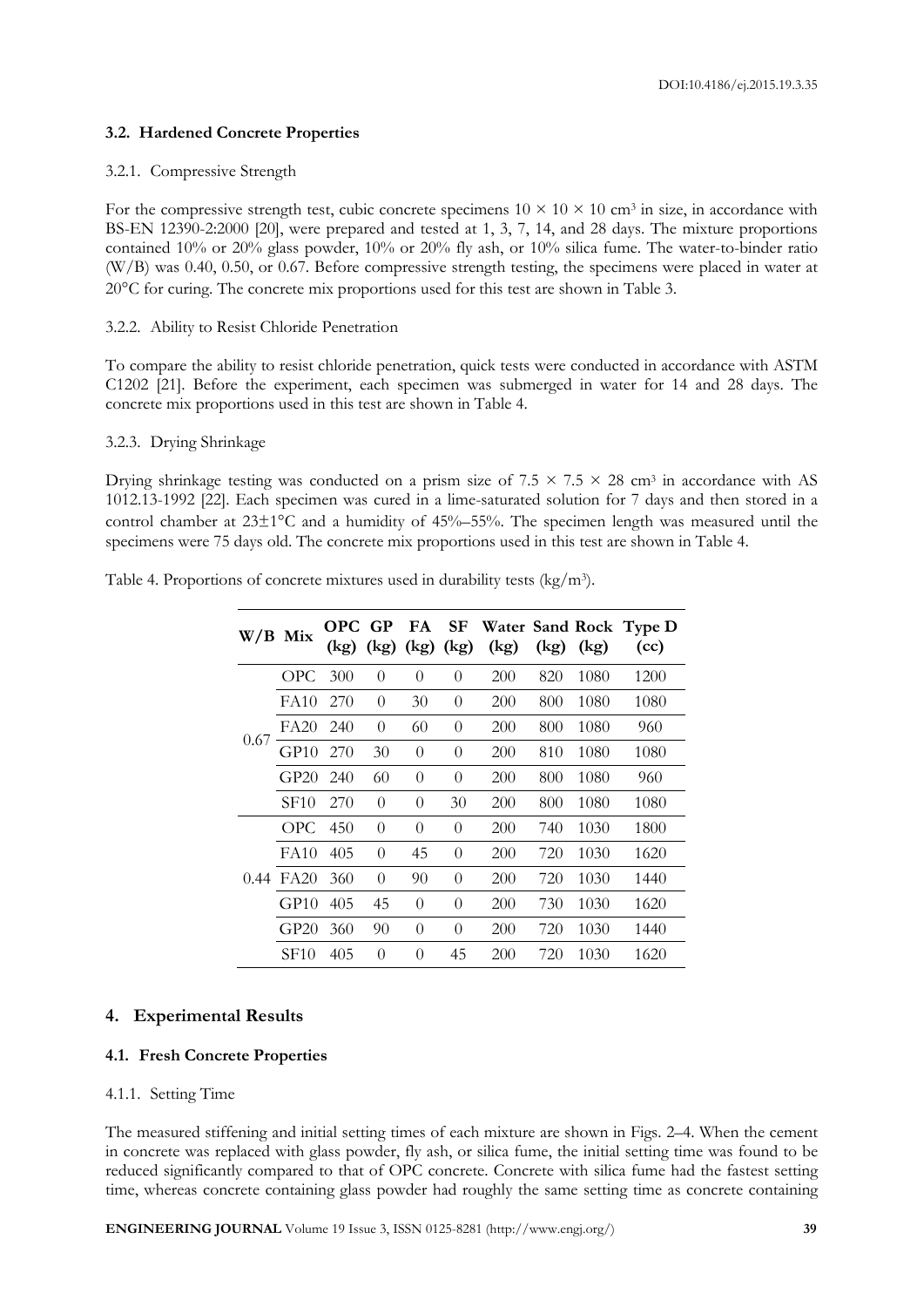fly ash at the same replacement level. Thus, in concrete production, if the same setting time is needed, the dosage of the admixture and the water amount should be adjusted.



Fig. 2. Stiffening and initial setting time of mix design W/B 0.67.



Fig. 3. Stiffening and initial setting time of mix design W/B 0.50.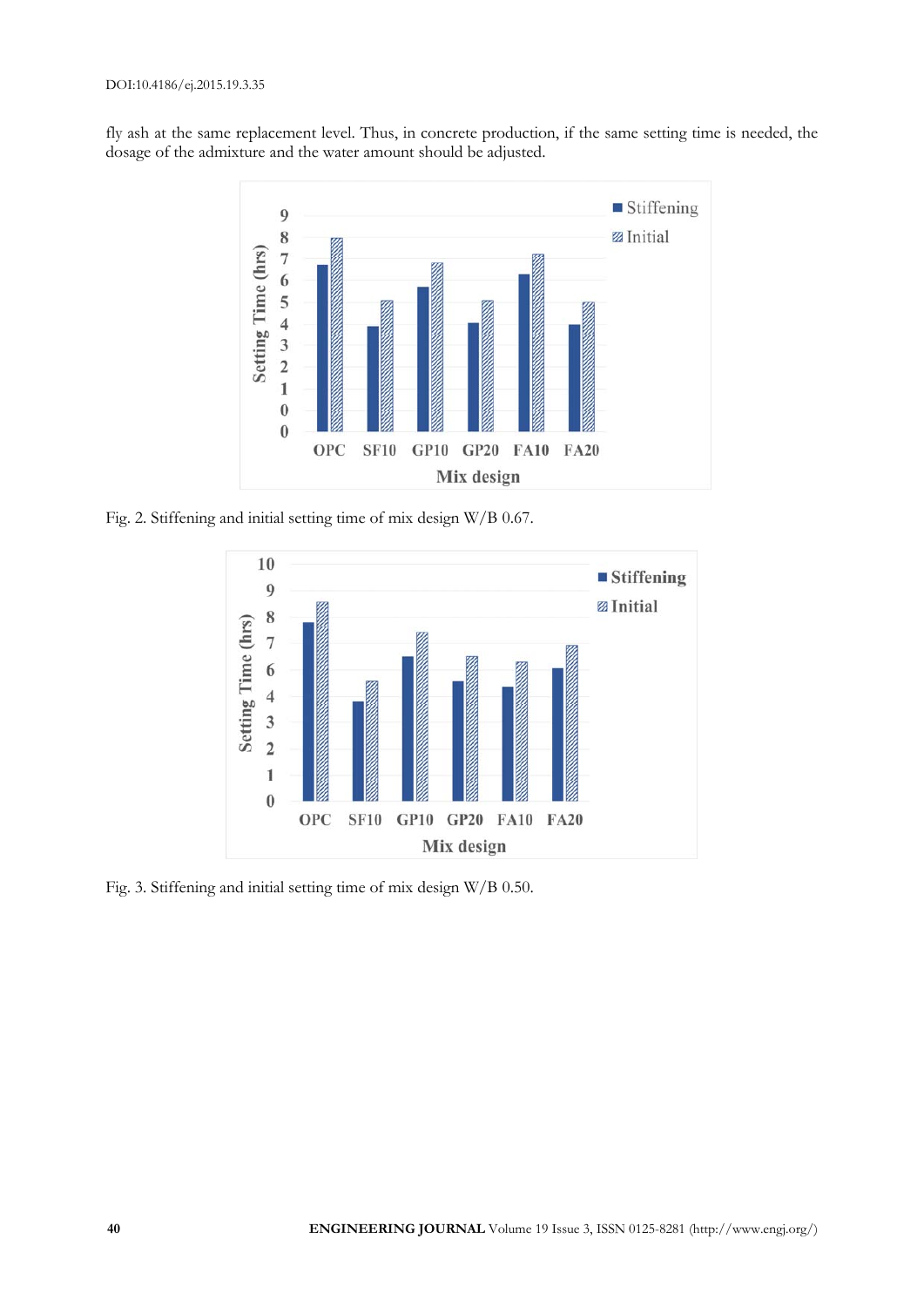

Fig. 4. Stiffening and initial setting time of mix design W/B 0.40.

# 4.1.2. Slump and Slump Retention

Figs. 5–7 show the slump values of each concrete mixture in the initial stage and after mixing for 30 min and 60 min. The results show that concrete that contains fly ash as an additive has a higher initial slump than normal concrete. When concrete has the same amount of water and same chemical admixture dosage, fly ash can increase the initial workability after mixing. However, the slump value after 30 min remains the same as that of normal concrete. A previous review reported that fly ash can reduce the friction between cement and aggregates, resulting in greater workability of fresh concrete [4] in the initial stage.

For concrete containing glass powder and silica fume, the slump values decreased, especially at 30 min and 60 min. The slump values were lower when a higher proportion of glass powder was used. This is because the sharp, irregular geometric forms of the glass particles may increase the frictional force between the particles, decreasing the fluidity [11].



Fig. 5. Slump of mix design W/B 0.67.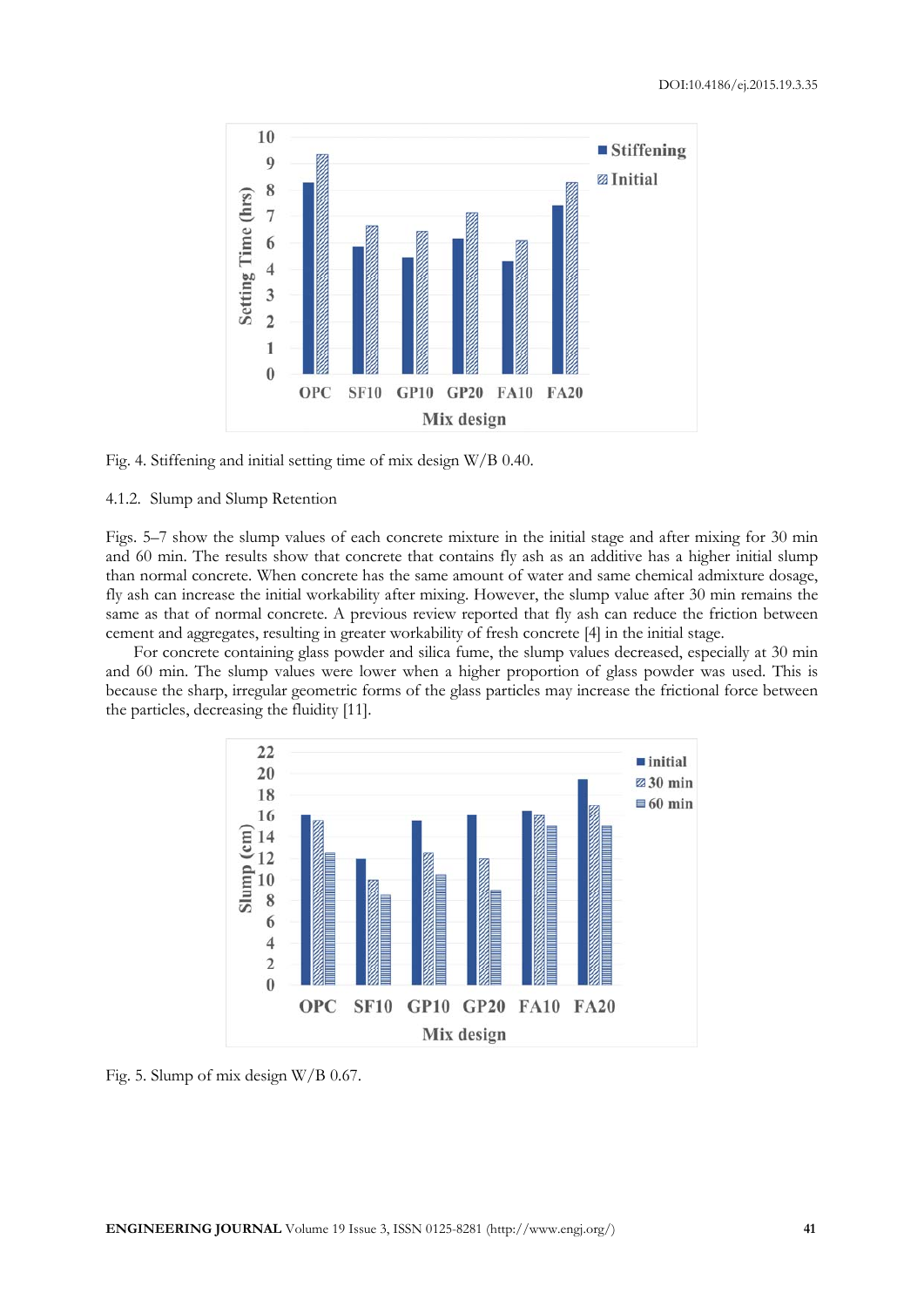

Fig. 6. Slump of mix design W/B 0.50.



Fig. 7. Slump of mix design W/B 0.40.

# **4.2. Hardened Concrete Properties**

# 4.2.1. Compressive Strength

Figs. 8–10 show the compressive strength development for all the concrete mixtures. The compressive strength of concrete with 10% finely ground glass powder as the cement replacement seems to be higher than that of pure cement at 1 and 28 days and greater than that of the other mixtures.

The glass powder used in this study had smaller particles than the other cementitious materials; therefore, these small particles can fill the space between the particles in the concrete and improve the compressive strength at 1 day. Furthermore, a previous review reported that glass powder has a smooth surface that does not absorb water inside concrete. Therefore, the negligible water absorption of glass powder can provide more water for cement hydration in the early stage, which might increase the compressive strength [5].

The testing results show that the compressive strength of concrete containing glass powder, fly ash, and silica fume tends to increase after 28 days. However, for the OPC concrete without a pozzolan material, the rate of strength development decreased after 28 days.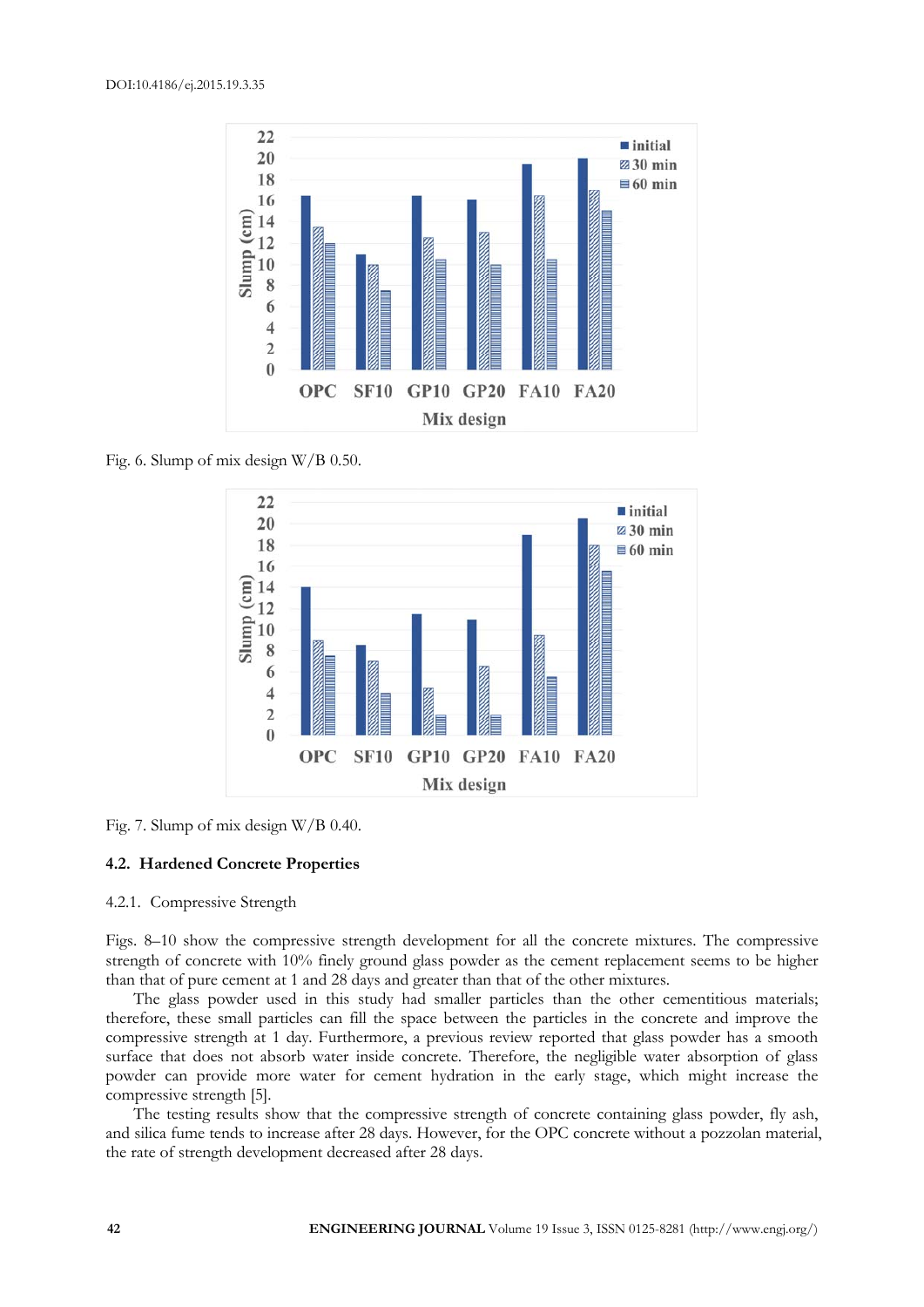The results show that adding 10% glass powder to the concrete improved the compressive strength more than adding fly ash at the same replacement level, and concrete containing 20% glass powder exhibits the same level of strength development as that containing 20% fly ash.

The experimental results also showed that adding 10% or 20% glass powder cannot improve the strength development at 3–28 days as much as adding silica fume. Note that the strength of concrete containing 10% glass powder at an age of 1 day is the same as or slightly higher than that of concrete containing densified silica fume because of the filler effect.



Fig. 8. Compressive strength of concrete W/B 0.67.



Fig. 9. Compressive strength of concrete W/B 0.50.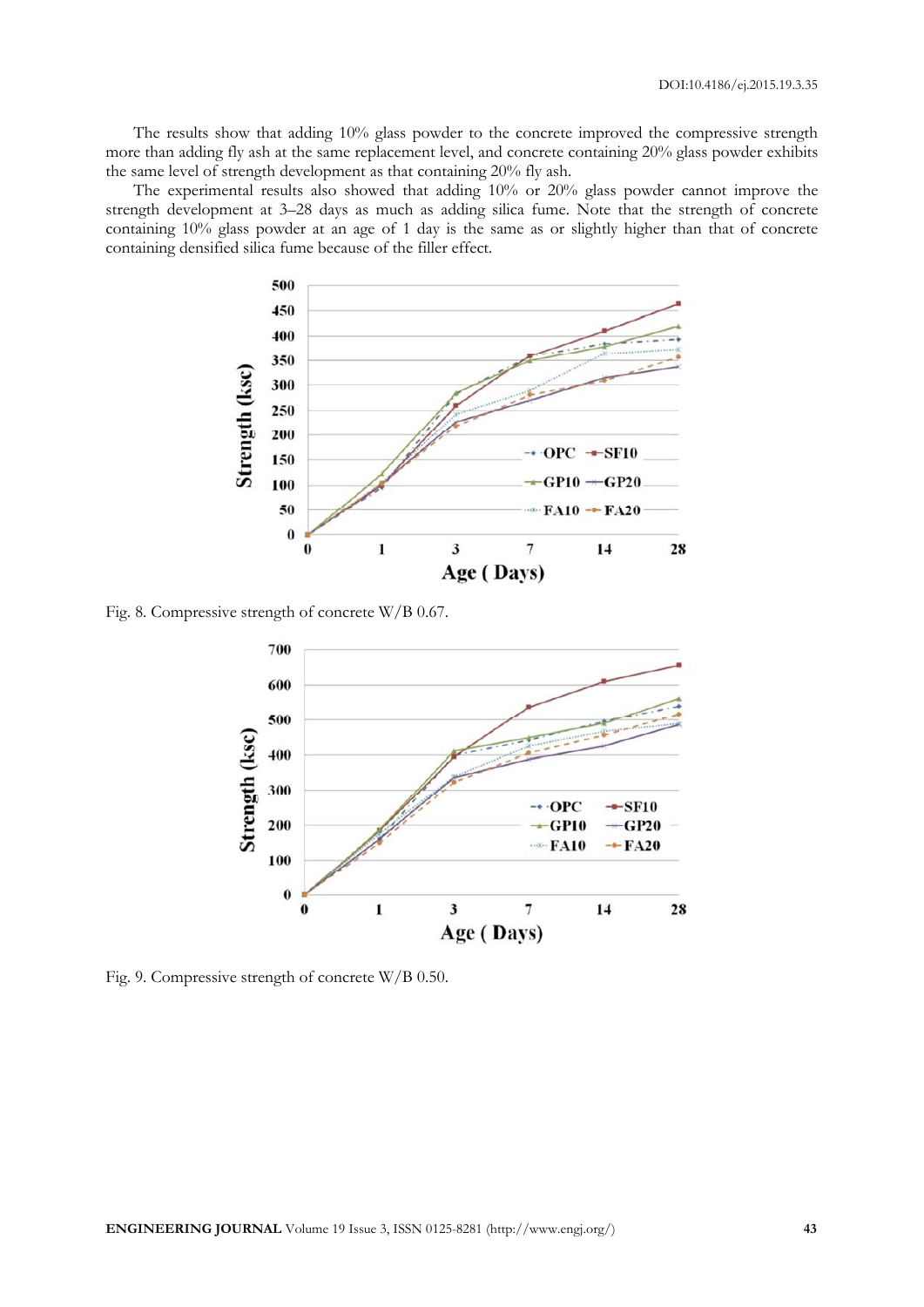

Fig. 10. Compressive strength of concrete W/B 0.40.

#### 4.2.2. Ability to Resist Chloride Penetration

Figs. 11 and 12 show the Coulomb charge passed through the concrete specimens by chloride ions. For the 14-day-old specimens, the testing results show that adding pozzolan can reduce the Coulomb charge passed through the concrete.

The reduction in the charge passed by concrete with 10% glass powder was roughly the same as that of concrete containing 10% fly ash, but concrete with 20% glass powder showed a greater reduction in the charge passed than concrete containing fly ash at the same replacement level in both W/B 0.67 and 0.44.

The charge passed is lower at 28 days than at 14 days for all the mixtures. The results show that concrete containing glass powder can exhibit lower Coulomb charge and has a lower value than concrete containing fly ash at the same replacement level in both W/B 0.67 and 0.44. However, the glass powder cannot reduce the value to that of concrete containing silica fume.

 The testing results show that the glass powder increased the ability to resist chloride penetration at 28 days to about the same degree as fly ash at the same replacement level.



Fig. 11. Coulomb charge passed through concrete W/B 0.67.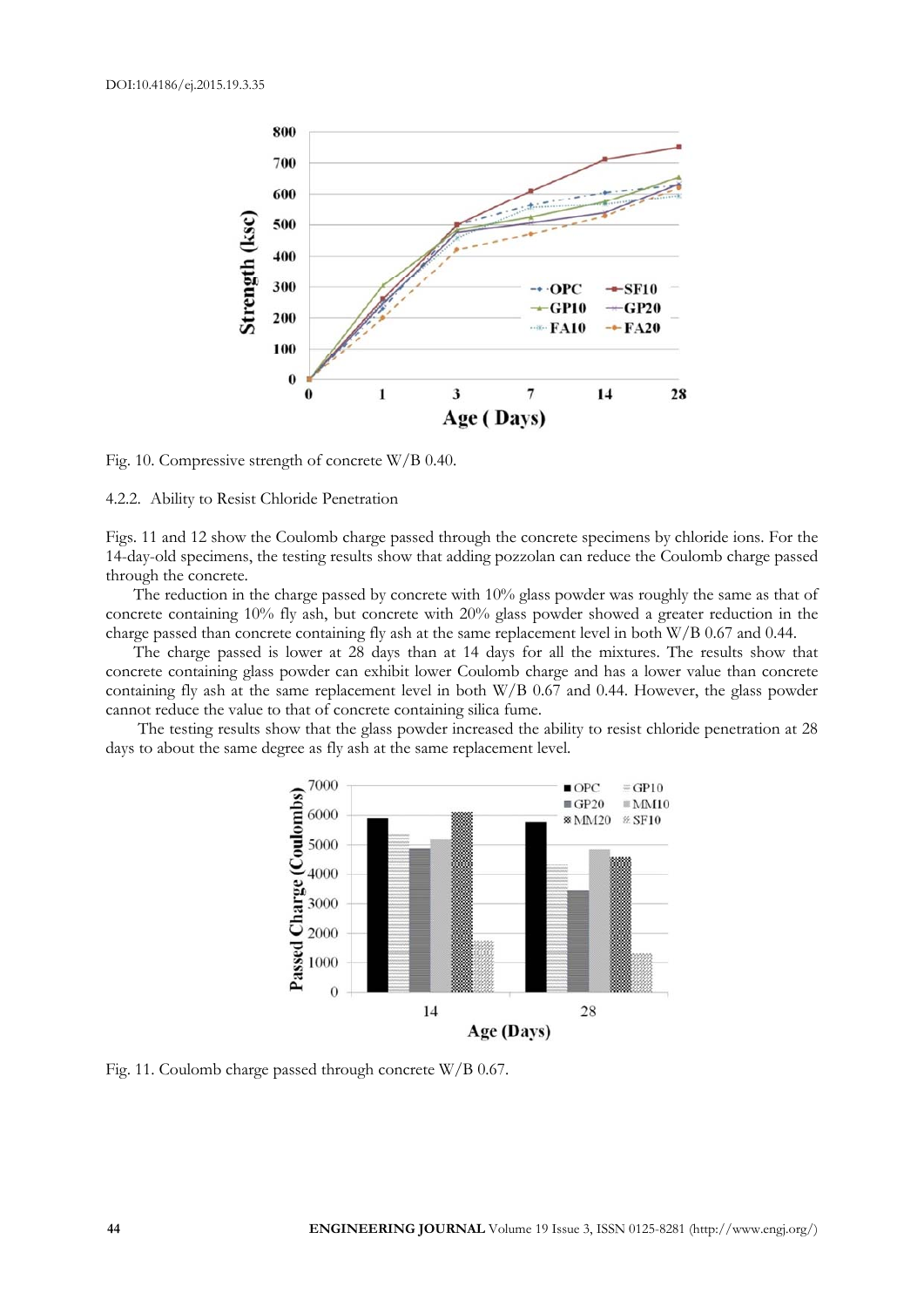

Fig. 12. Coulomb charge passed through concrete W/B 0.44.

4.2.3. Drying Shrinkage

Figs. 13 and 14 show the drying shrinkage values obtained in this study. The results show that concrete containing 10% glass powder had lower shrinkage than all the other mixtures used in this study at 28 days, but at 75 days, the concrete containing silica fume had the lowest value for both W/B 0.67 and 0.44.

For concrete W/B 0.67 at 75 days, the concrete without pozzolan had the highest shrinkage for all the mixture proportions, and the concrete containing glass powder had lower shrinkage than that containing fly ash at the same replacement level. However, the use of glass powder cannot reduce the shrinkage as well as the use of silica fume.

For concrete W/B 0.44 at 75 days, concrete with 10% glass powder had lower shrinkage than concrete containing fly ash at the same replacement level. However, concrete containing 20% glass powder had higher shrinkage than that with 20% fly ash.

As mentioned above, a previous review reported negligible water absorption by glass powder (less than that by fly ash); therefore, glass powder can provide more water for cement hydration [5]. Consequently, the hydrated product in concrete will be increased, and the water in capillary pores will be reduced.

Drying shrinkage in concrete occurs because of the evaporation of water in concrete. Concrete with less water in the pores and a higher hydrated product tends to exhibit lower shrinkage.



Fig. 13. Drying shrinkage of concrete W/B 0.67.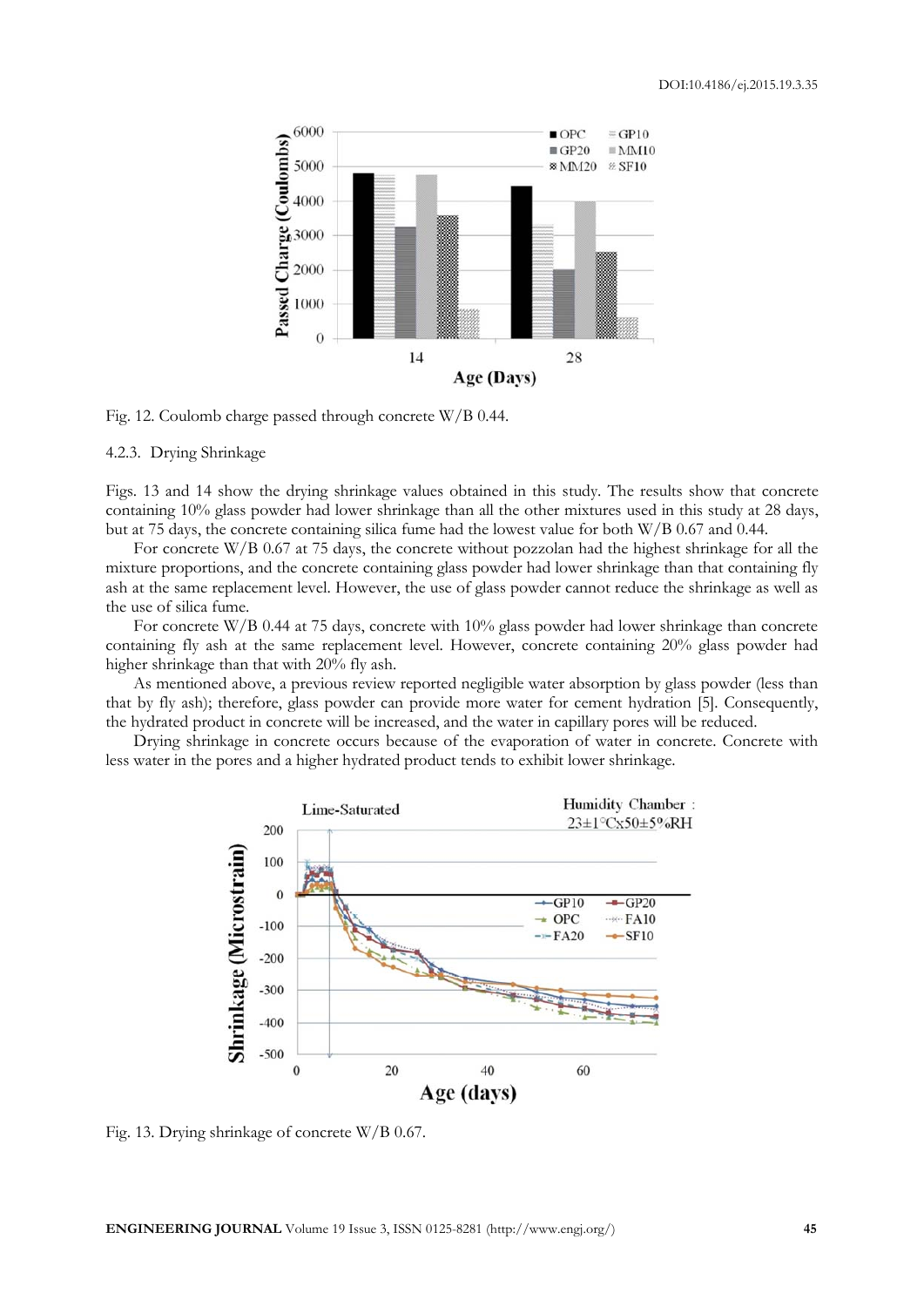

Fig. 14. Drying shrinkage of concrete W/B 0.44.

#### **5. Conclusion**

This study showed that concrete containing glass powder has a shorter setting time and lower slump than normal concrete and concrete containing fly ash. Thus, for application at a construction site, the dosage of the chemical admixture should be adjusted to maintain the same level of workability and working time.

Concrete containing  $10\%$  finely ground glass powder (approximate mean diameter,  $12-15 \text{ }\mu\text{m}$ ) exhibited greater compressive strength at an age of 1 day. Glass powder can be used as a cementitious additive in concrete and can perform as well as fly ash at the same replacement level in terms of the compressive strength, but glass powder cannot improve the strength level as much as silica fume can. Furthermore, glass powder can improve the ability to resist chloride ions. The testing results show that glass powder can reduce the Coulomb charge passing through the concrete better than fly ash at the same replacement level at ages of 14 and 28 days.

Glass powder (10%) can reduce the amount of drying shrinkage after 75 days compared with that of pure cement concrete and concrete containing fly ash at the same replacement level when the mixture proportion has the same amount of binder and water, but concrete with 10% silica fume can reduce the amount of shrinkage better than concrete with glass powder at the same replacement level.

# **References**

- [1] Pat Gibbons. *Pozzolans for Lime Mortars,* The Conservation and Repair of Ecclesiastical Buildings, 1997. Online at: http://www.buildingconservation.com/articles/pozzo/pozzo.htm
- [2] P. K. Mehta, and P. J. M. Monteiro, "Admixture" in *Concrete: Microstructure, Properties, and Materials*, 3rd ed., New York, McGraw – Hill, 2006, ch. 8*,* pp*.* 295-307*.*
- [3] National Ready Mixed Concrete Association, *CIP30- Supplementary Cementitious Materials*, Concrete in Practice. Online at: http://www.nrmca.org/aboutconcrete/cips/30p.pdf
- [4] V. Sataa, C. Jaturapitakkulb, and K. Kiattikomolb, "Influence of pozzolan from various by-product materials on mechanical properties of high-strength concrete," *Construction and Building Materials*, vol. 21, no. 7, pp. 1589–1598, 2007.
- [5] Shao Y. *et al.*, "Studies on concrete containing ground waste glass," *Cement and Concrete Research*, vol. 30, 2000.
- [6] A. Shayan, "Value-added utilisation of waste glass in concrete", in *IABSE Symposium.,* Melbourne, 2002.
- [7] C. Shi, and K. Zheng, "A review on the use of waste glasses in the production of cement and concrete," *Resources, Conservation and Recycling*, vol. 52, pp. 234-247, 2007.